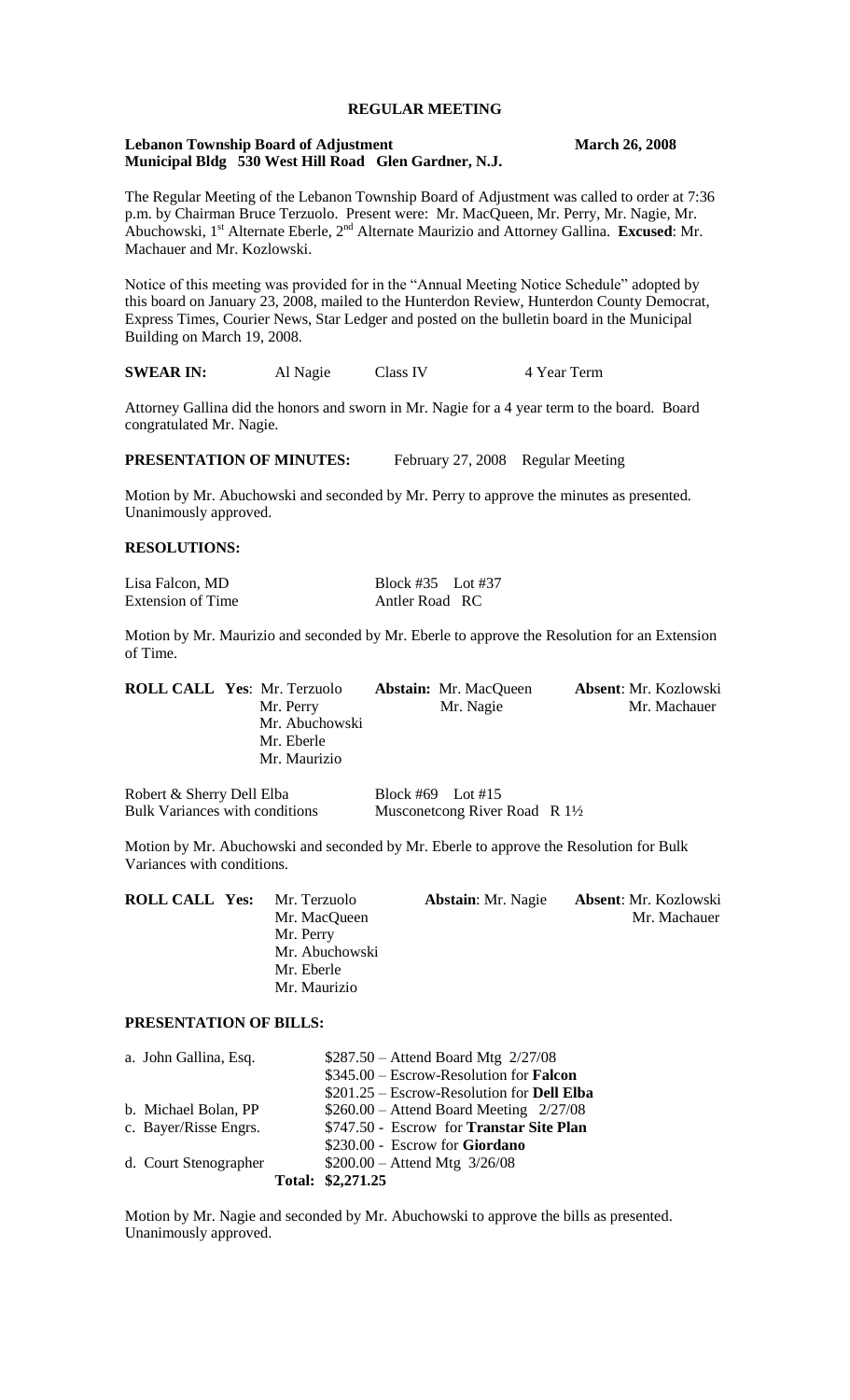## **Lebanon Township Board of Adjustment March 26, 2008 Page 2**

#### **CORRESPONDENCE:**

#### **EXTENSION OF TIME:**

| Shady Lane R5     |
|-------------------|
| Block #49 Lot #87 |
|                   |

Chairman Terzuolo asked the applicant to explain briefly why 5 years had elapsed. Mr. Byk stated that he had started another project for his children in Warren at the same time. He had hired a modular home company to build 4 homes and they went bankrupt half way through the deal and he then had to become the contractor and get that project done. Also, about 2 years ago Mr. Byk stated that he had health problems and had a relapse about a year ago and his wife also had health problems. Mr. Byk said that he put this project on the back burner. Mr. Byk went on to say that he was not intending to build on the property at the present time. Mr. Byk informed the board that the turnaround on the land has been installed. Mr. MacQueen asked when did the time run out. Chairman Terzuolo stated 3 years ago. Attorney Gallina informed the board that the approval was granted on October 8, 2003 and the 18 months expired on April 8, 2005.

Chairman Terzuolo was concerned that it has been 3 years since the 18 months has expired and because it is on a private road. Per Chairman Terzuolo, Shady Lane has had issues in the past. Chairman Terzuolo stated that he would like to see the applicant reapply to the board. Chairman Terzuolo asked the board for their input. Mr. MacQueen asked if Mr. Byk would have to apply to the Highlands for approval. Attorney Gallina stated no because it is a lot that pre-existed the Highlands Act. If you are building the house for yourself you are exempt and if you build for someone else, you are exempt as long as you fall under the impervious and land disturbance limits. As long as you are under that you are okay. The board discussed this issue at length and felt that the applicant failed to demonstrate good cause for an extension, especially considering the substantial amount of time that has elapsed and stated that the applicant would need to reply with a new application.

Chairman Terzuolo opened the hearing to the public for questions, there were none. Chairman Terzuolo asked for a motion at this time. Motion by Mr. MacQueen and seconded by Mr. Maurizio to deny the request for an extension of time for the following reasons:

- a. Time expired 3 years ago.
- b. Need a current set of plans to review

| <b>ROLL CALL</b> | <b>Yes:</b> Mr. MacQueen Mr. Abuchowski<br>Mr. Terzuolo | Mr. Eberle   | <b>Absent:</b> Mr. Kozlowski<br>Mr. Machauer |
|------------------|---------------------------------------------------------|--------------|----------------------------------------------|
|                  | Mr. Perry<br>Mr. Nagie                                  | Mr. Maurizio |                                              |

Mr. Byk stated he had a question, does this mean that this lot is not considered a building lot. Attorney Gallina stated that the lot does not abut a public road this is why you need a variance. The board has denied the request for an extension which means he will need to come back to the board for the same relief as he did in 2003. Chairman Terzuolo said it is still a lot but that it does not abut a public street. Mr. Byk asked if this meant that he would have to come back before the board with a new application and start over. The board answered yes.

# **Attorney Gallina will prepare a resolution for the next meeting on April 23, 2008.**

Chairman Terzuolo asked about switching the applications since he thought there might be a problem with the second application regarding the notices. Attorney Gallina stated he did not feel there would be a problem.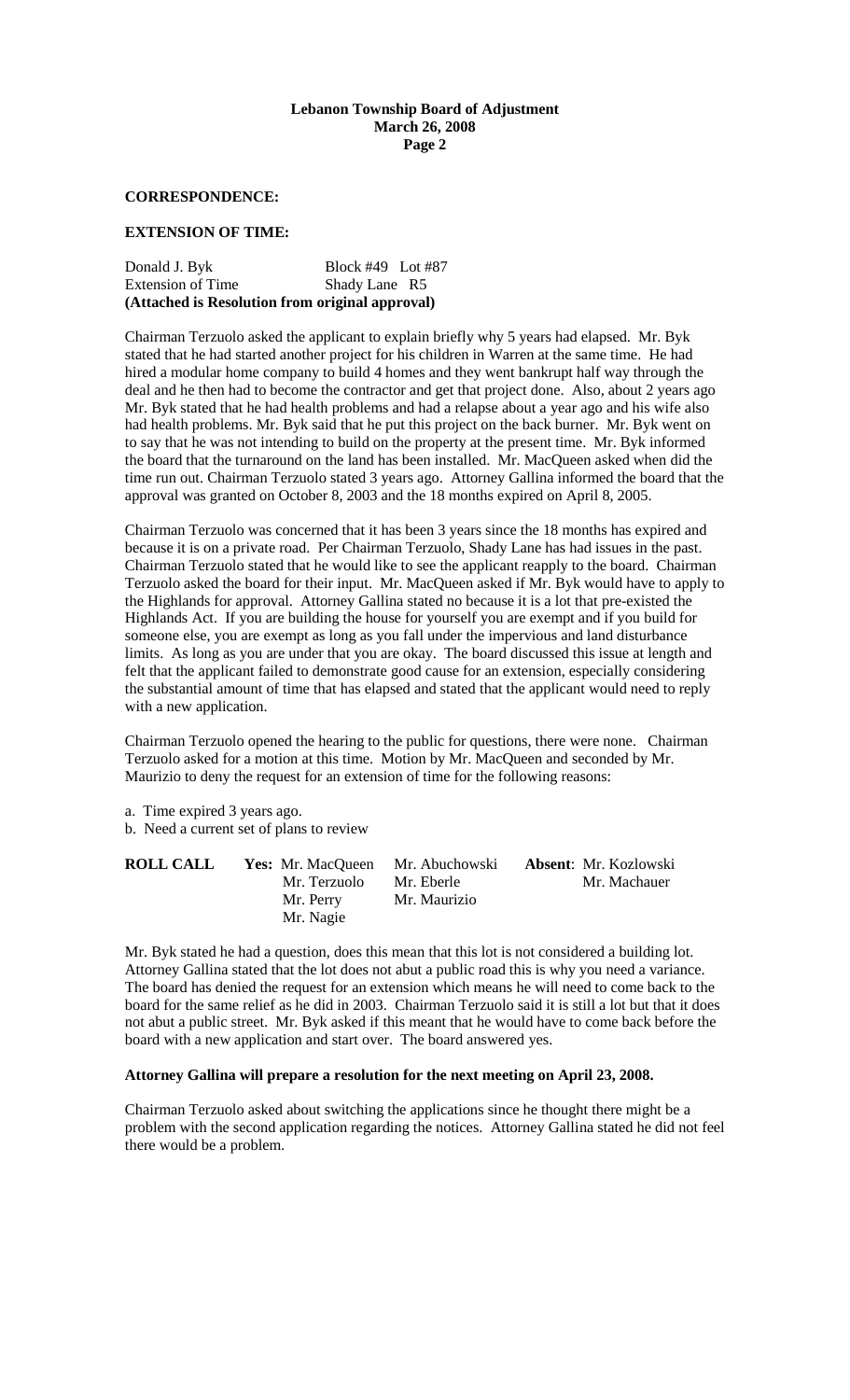#### **Lebanon Township Board of Adjustment March 26, 2008 Page 3**

## **NEW BUSINESS:**

| Dennis & Jessica Huff | Block $#40$ Lot $#9$       |  |
|-----------------------|----------------------------|--|
| 477 Route 513         | Route 513 R $1\frac{1}{2}$ |  |
| Califon, N.J. 07830   |                            |  |

#### **PUBLIC HEARING Bulk Variances Section 400-Attachment 4:1 Schedule I**

The applicants, Dennis and Jessica Huff were both sworn in to give testimony. Chairman Terzuolo explained to the applicants the procedures that are followed during a hearing. Attorney Gallina stated that all the notices are in order and the board can proceed with the public hearing. The following items were marked into evidence: **A1**-Zoning Denial, **A2-**Taxes Paid, **A3**- Certified List of Property Owners, **A4**-POD Slips, **A5**-Affadavit of Proof of Service, **A6-**Notice to Property Owners, **A7-**Notice in Newspaper.

During presentation by Mrs. Huff, the following items were marked into evidence: **A8-**Survey prepared by Stanley Norkevich, Licensed Land Surveyor, dated 12/26/2007 and revised 2/1/2008, **A9**-Architectural; drawing prepared by Frank Creegan dated 4/20/2008, **A10-**Photos, 3 sheets two pictures to a sheet of the property. Mrs. Huff stated the addition would be 18'x24', consisting of a family room, master bedroom, master bath and laundry room. Mr. Huff stated they have received County Board of Health approval. The current septic is a cesspool and the plan is for a new septic system. The existing garage will be removed. The board asked questions of the applicants at this time.

Chairman Terzuolo opened the hearing to the public for questions. Zoning Officer John Flemming asked the following questions regarding the size of the property, confirmed the garage will be removed, the underground oil tank will be removed, septic to be upgraded, asked about the shed since it is in the setbacks and the applicant will need a variance. It was noted that the underground oil tank was not part of this application, but that a demolition permit is being processed to remove the tank per the applicant. Mr. Flemming questioned the fact that the existing fence is over the property line. Mr. Huff stated that they have permission from the owner of the property to have the fence on their property. The issue of the shed was discussed. Attorney Gallina informed the applicant in order to have the shed within the setbacks they will need to ask for an additional variance. Mr. Huff agreed and stated they would like to have the shed 5' off the property line.

Chairman Terzuolo asked if there was any testimony by interested parties. There were none. Mr. Huff asked about getting relief for the shed. Attorney Gallina asked Mr. Huff if he would like to have the shed. Mrs. Huff stated that at this time they are not sure exactly where the septic and septic bed will be located. After a brief discussion on the shed, it was decided to allow the shed no closer than 5' off the side yards or rear yard setback. Mr. Flemming asked about having an asbuilt survey. The board stated they do not require an as-built survey but once the septic is installed and approved by the County Board Health, they require an as-built. Chairman Terzuolo asked the applicant for a summation at this time.

Chairman Terzuolo announced that the evidence taking portion of the hearing is now closed. The board deliberated at this time. The board felt that this would not be a detriment to the neighborhood or public good. Since the lot is only .39 of an acre and has probably existed before zoning, this is an undo hardship. At the conclusion of the board's deliberations, motion by Mr. Abuchowski and seconded by Mr. Maurizio to grant the bulk variances including a variance for the shed with the following conditions:

- a. The shed to be not closer than 5' to either side yard or rear yard setback.
- b. Approval of all outside agencies having jurisdiction including but not limited to the Hunterdon County Health Department.
- c. Building permits to be obtained within 18 months of the date of the Resolution.
- d. The proposed new addition will be built in the location of the existing home as shown on the survey of Stan Norkevich, PLS (Exhibit A8)

| <b>ROLL CALL</b> | <b>Yes:</b> Mr. MacQueen Mr. Abuchowski                                              |              | <b>Absent:</b> Mr.Machauer |
|------------------|--------------------------------------------------------------------------------------|--------------|----------------------------|
|                  | Mr. Terzuolo                                                                         | Mr. Eberle   | Mr.Kozlowski               |
|                  | Mr. Perry                                                                            | Mr. Maurizio |                            |
|                  | Mr. Nagie                                                                            |              |                            |
|                  | Attorney Colling will prepare the Desolution for the next meeting on A pril 22, 2008 |              |                            |

**Attorney Gallina will prepare the Resolution for the next meeting on April 23, 2008**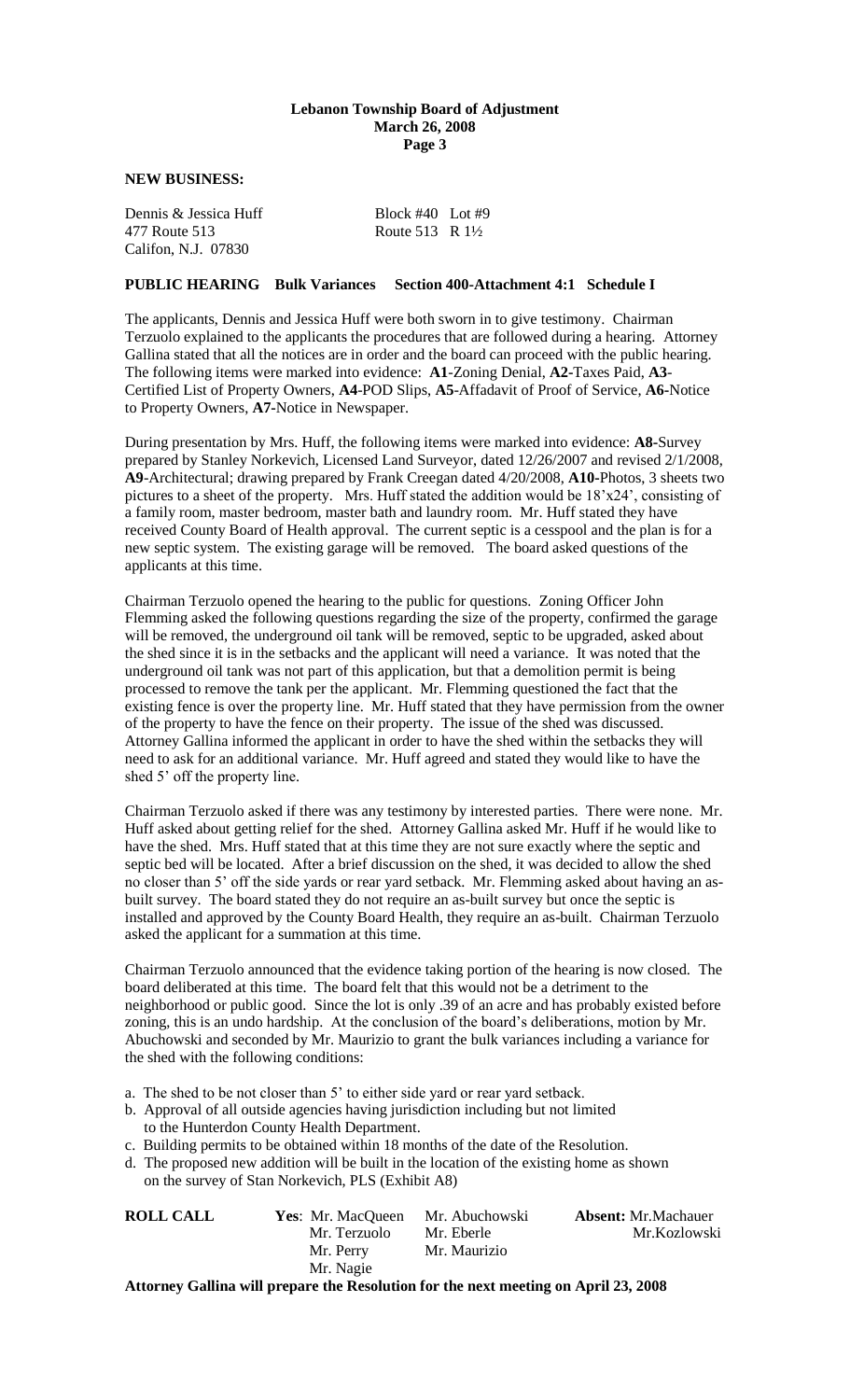#### **Lebanon Township Board of Adjustment March 26, 2008 Page 4**

Adam Duckworth & Maria Naccaroto Block #69 Lot #44 176 Musconetcong River Road Musconetcong River Road R 1½ Washington, N.J. 07882

# **PUBLIC HEARING Bulk Variances Section 400-Attachment 4:1 Schedule I**

The applicants, Adam Duckworth and Maria Naccarato were sworn in to give testimony. Attorney Gallina announced that all the notices are in order and the board can proceed with the hearing. Attorney Gallina informed the board that one property owner was not noticed in the 10 day period but that they wrote a letter waiving the 10 day notice requirement. The following items were marked into evidence: **A1-**Zoning Denial, **A2**-Taxes Paid, **A3**-Certified List of Property Owners, **A4**-POD Slips, **A5-**Affadavit of Proof of Service, **A6**-Notice to Property Owners, **A7**-Notice in Newspaper, **A8**-Letter from Maxine Volger waiving the 10 day notice requirement. Mr. Duckworth made a presentation to the board stating their property is approximately .76 acres. The house is 900 square feet in size with 1 bedroom. The overview was marked into evidence as **A9-**Overview dated March 4, 2008. Mr. Duckworth had the survey marked. **A10**-Survey prepared by Eldon Allen, Licensed Land Surveyor, dated February 29, 2008.

Mr. Duckworth informed the board that the County Board of Health and Lebanon Township Board of Health has approved the septic system for a 3 bedroom home. At present they have a cess-pool. With the new addition they will have a total of two bathrooms. Mr. Duckworth stated that he had looked into purchasing adjoining property to make his lot more conforming and found that it would only make those lots less conforming. At present there are two non-conforming sheds which will be removed and one new shed placed in the back portion of the property. A variance will be needed because the lot is narrow in the rear portion. Mr. Duckworth noted that a number of Green Building practices are being evaluated as part of the project. They are looking to use geothermal heating and cooling, stone and fiber cement exterior siding, recycled insulation as a few options. At the conclusion of the applicant's presentation, the board asked questions of the applicant.

Chairman Terzuolo opened the hearing to the public for questions. There were none. He then opened the hearing to the public for statements and comments. There were none. Chairman Terzuolo asked the applicant to give his summation. At the conclusion of the summation, Chairman Terzuolo announced that the evidence taking portion of the hearing is now closed.

The board deliberated at this time. The board felt that this would not be a detriment to the neighborhood or the public good. Since the lot is only .76 acre in an R1½ zone and has probably existed before zoning, this would be an undo hardship. Also, that constructing the addition and relocating the shed will not cause any substantial detriment to the public good or be detrimental to the zone plan and zoning ordinance. Chairman Terzuolo reviewed the letter from Attorney Gallina regarding this application. At the conclusion of the board's deliberations, motion Mr. MacQueen and seconded by Mr. Perry to grant the bulk variances requested with conditions:

- a. The two existing sheds to be removed and the new shed not to be closer than 5' to either side yard or rear yard setback.
- b. Approval of all outside agencies having jurisdiction including but not limited to the Hunterdon County Board of Health.
- c. Building permits to be obtained within 18 months of the date of the Resolution..
- d. The proposed addition will be built in the location as shown on the survey of Stan Norkevich, PLS (Exhibit A8)

| <b>ROLL CALL Yes:</b> | Mr. MacQueen | Mr. Abuchowski | <b>Absent:</b> Mr. Machauer |
|-----------------------|--------------|----------------|-----------------------------|
|                       | Mr. Terzuolo | Mr. Eberle     | Mr. Kozlowski               |
|                       | Mr. Perry    | Mr. Maurizio   |                             |
|                       | Mr. Nagie    |                |                             |

**Attorney Gallina will prepare the Resolution to be on the next meeting on April 23, 2008.**